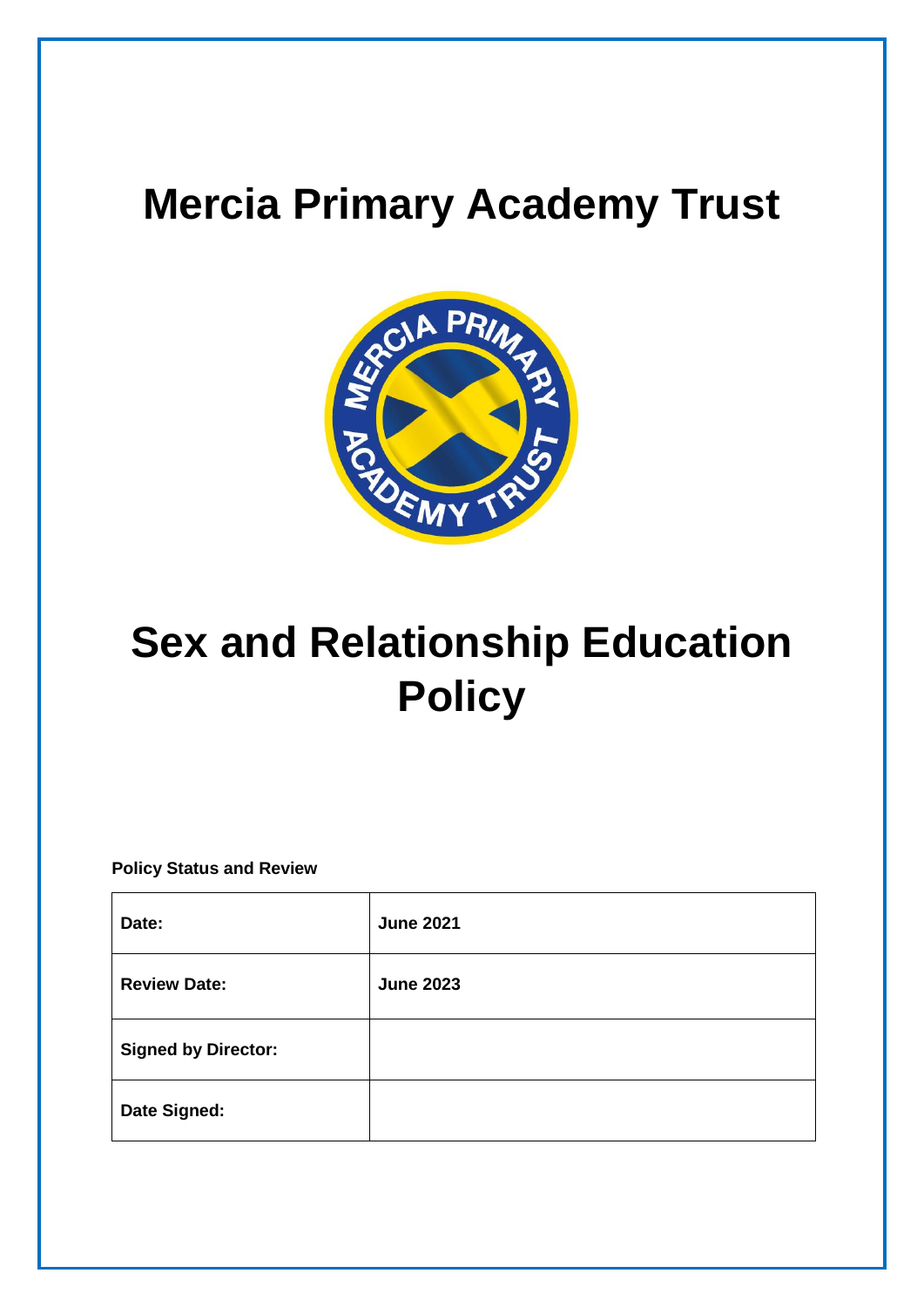Sex and relationships will be taught as part of our PSHE and science programme in a sensitive way with regard for children's age and understanding. We will promote the importance of caring families.

SRE for infants is about being healthy and provides a basic start for young children to develop relationships and communication skills.

We believe SRE will help children develop:

- confidence in talking
- listening to others
- thinking about feelings
- self-esteem
- assertiveness
- friendship skills

Most SRE will be taught in the context of relationships, therefore we will support children in forming and maintaining worthwhile and satisfying relationships. This will be based on respect for oneself and for others at school, home and in the community.

We intend that skills and knowledge attained will form the basis of future learning.

We intend that SRE will enable children to grow up healthily and confidently knowing about the emotional and physical effects of a changing and growing body so that they may be able to protect themselves and ask for help and support if needed.

### **Aims**

- 1 To foster children's self-respect, self-esteem, self-worth with an understanding of their rights over their own bodies.
- 2 To teach that humans can produce babies and these babies grow into children and then into adults
- 3 To establish mutual respect and care within their relationships
- 4 To give children the confidence to ask questions which can be answered simply and straightforwardly using appropriate language, which they can understand.